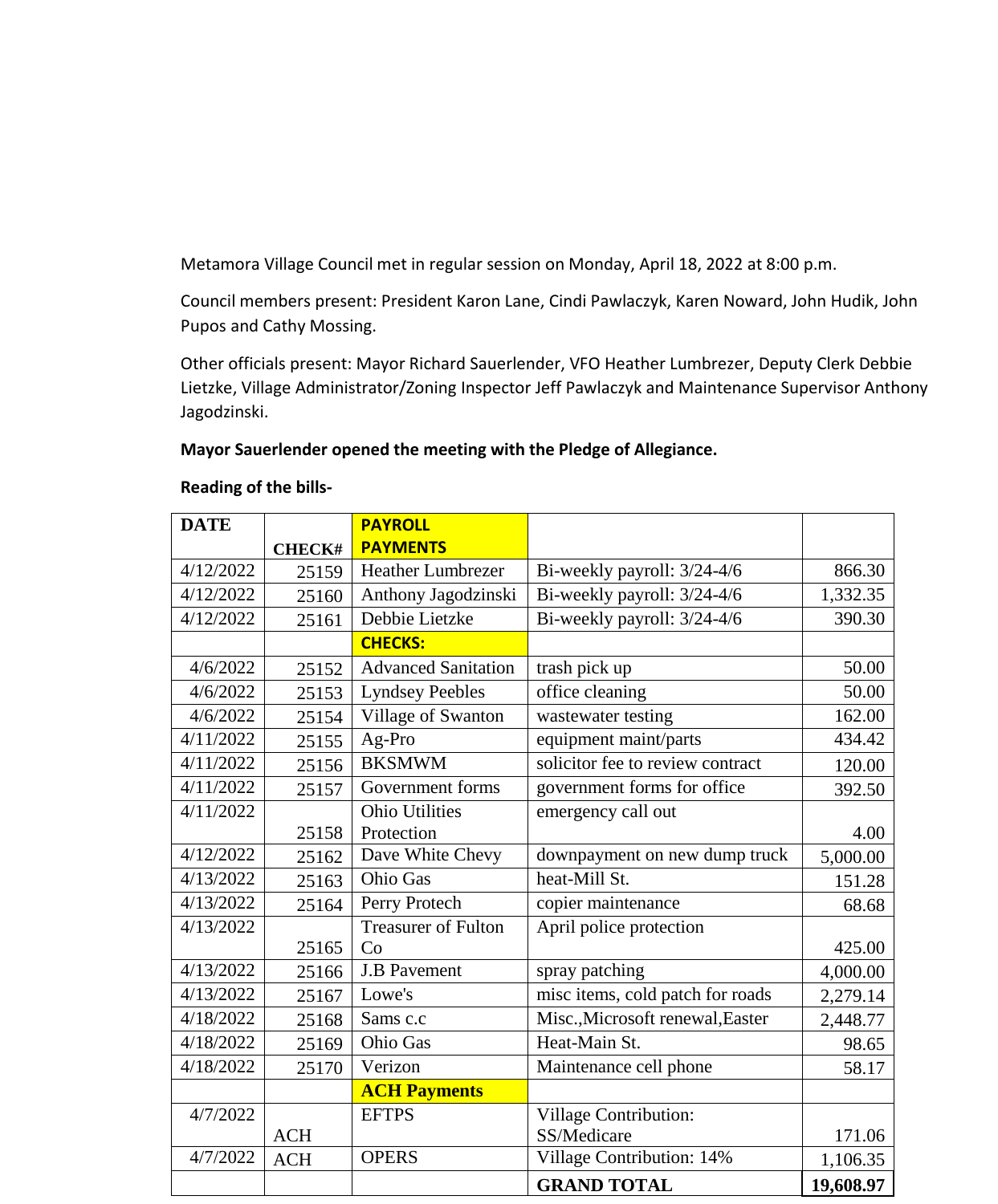Karen Noward motioned to pay bills as read. Seconded by Cathy Mossing and approved by council.

Minutes – John Pupos motioned to approve the April 4<sup>th</sup> & 11th minutes as written. Seconded by Cathy Mossing and approved by council.

**Personnel & Finance** – Deputy Clerk Debbie Lietzke was hired with council members knowing she needed the months of June, July, and August off. Approval for Heather to work more than 32 hours a week during these months may need to be approved. Debbie is also willing to help once a month with the council minutes or as needed.

Updates are being made to the employee handbook. The revised book should be ready at the next council meeting. All changes will be highlighted in red.

**Lands & Buildings Report** – Maintenance employees must be updated with their hepatitis and tetanus shots.

Now that practices have started in the park discussion took place about locking and unlocking the park restrooms. Anthony will unlock them in the morning. It was suggested that maintenance employee Kyle Condon leave 15 minutes early from work the days we know there are games and lock them at night. Cathy Mossing is also willing to help with locking them at night. If coaches need them opened at night for practice, they need to let the village know.

Jeff Pawlaczyk has talked to Mikael Stiles about the EPA compliance report. We recently exceeded NPDES Permit limits, just slightly over. Stiles has a solution to the problem and will take care of it.

CT Consultants have been hired to do sewer testing and mapping in the village. There is a kickoff meeting to be hosted virtually in the village office Monday, June  $6<sup>th</sup>$  at 6:00p.m. It is opened to anyone who would like to attend.

The bridge on Garnsey St. needs repairs, we need to have an engineer look at it to give us guidance on how to fix. John Pupos will contact Robbie Anderzack about possibly engineers to hire.

Repairs also need to be done to Mill St. We should be able to get some grant monies for the repairs because it is a fire route. Will look into this.

The berm on Co. Rd. 2 needs to be repaired. Our village maintenance workers can put berm stone in there to build it up, but it should also be sealed. Anthony will contact Jim Bernath about doing this.

**Old Business** - Cathy Mossing gave an update on the park rental lease agreement. She stated anyone interested in renting the park should first be given an application along with the rules and regulations. The lease should not be signed until they meet all of the requirements. Mossing has some updates she still would like to make on the lease. Karon Lane motioned that we approve the lease agreement for